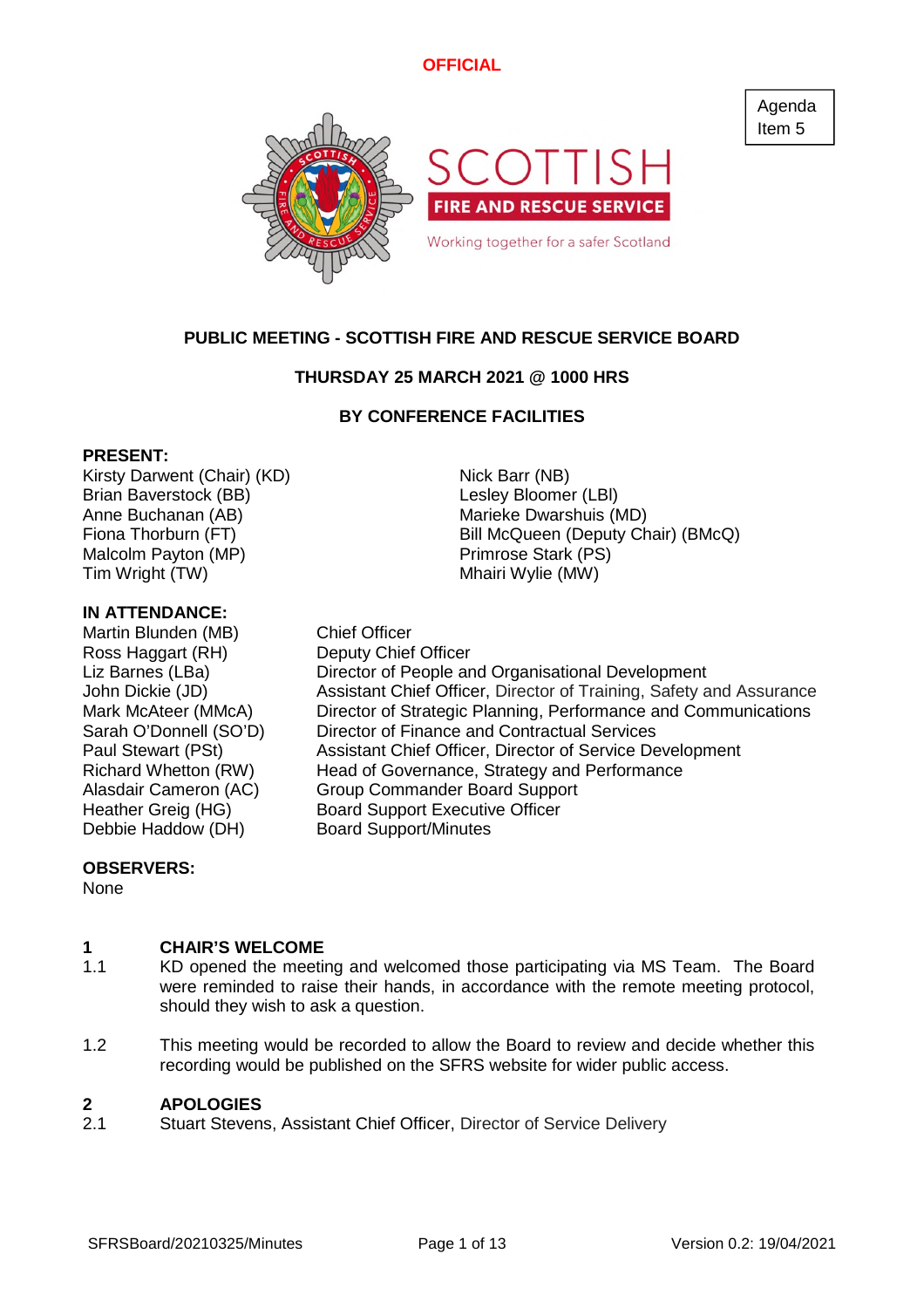#### **3 CONSIDERATION OF AND DECISION ON ANY ITEMS TO BE TAKEN IN PRIVATE**

- 3.1 The Board agreed that the private minutes of the previous meetings and private action log would be taken in private due to the confidential nature of the issues.
- 3.2 No further private items were identified.

#### **4 DECLARATION OF INTERESTS**

4.1 None.

#### **5 MINUTES OF PREVIOUS MEETING:**

#### 5.1 **Thursday 17 December 2020**

5.1.1 The minutes were agreed as an accurate record of the meeting.

#### 5.1.2 Matters Arising

In relation to Suspension of Public Access to SFRS Board Public Meetings, the Board re-affirmed the accuracy of the previous minutes and associated action log entry. The Chair noted that the intention would be for Board Members to review and provide feedback on the trial recording of today's meeting and, barring any technical issues, publish on the website. Previous minutes to remain unchanged.

5.1.3 In relation to Item 16.1 Combined Risk and Performance Report Quarter 2 Progress Report, it was noted in the previous minutes that an option for consideration would be given to updating the Board (Strategy Day) on increases in response times. RH indicated that this would be progressed and an update would be issued in due course.

#### 5.2 **Thursday 25 February 2021 (Special)**

5.2.1 The minutes were agreed as an accurate record of the special meeting.

### 5.3 **The minutes of the meeting held on 17 December 2020 and 25 February 2021 were approved as a true record of the meeting.**

#### **6 ACTION LOG**

6.1 The Board considered the action log and noted the updates.

### 6.2 **Members noted the updated Action Log and approved the removal of completed actions.**

#### **7 DECISION LOG**

7.1 The Board considered the Decision Log.

#### 7.2 **Members noted the updated Decision Log.**

### **8 CHAIR'S REPORT**

- 8.1 The Chair presented her report noting events which had occurred since the Board meeting held on 17 December 2021, highlighting:
	- Lord Greenhalgh address at the Local Government Authority Fire Conference and the publication of the HMICFRS State of Fire and Rescue Report (England). Both have implications for all UK fire and rescue services (FRS). In Lord Greenhalgh's speech, he spoke on FRS's professionalism, people and governance, including an indication to move towards a police and fire commissioner model, professional career structures and breadth of the firefighter's role. The HMICFRS report expanded on these areas and also indicated a major reform or potential abolition of the National Joint Council (NJC) for Fire. This would have significant impact on SFRS, who needed to be politically aware of potential changes.
	- Meeting with Fire Brigades Union (FBU), facilitated by the NJC, had been scheduled for 31 March 2021 to discuss future negotiations and SFRS's direction of travel. CO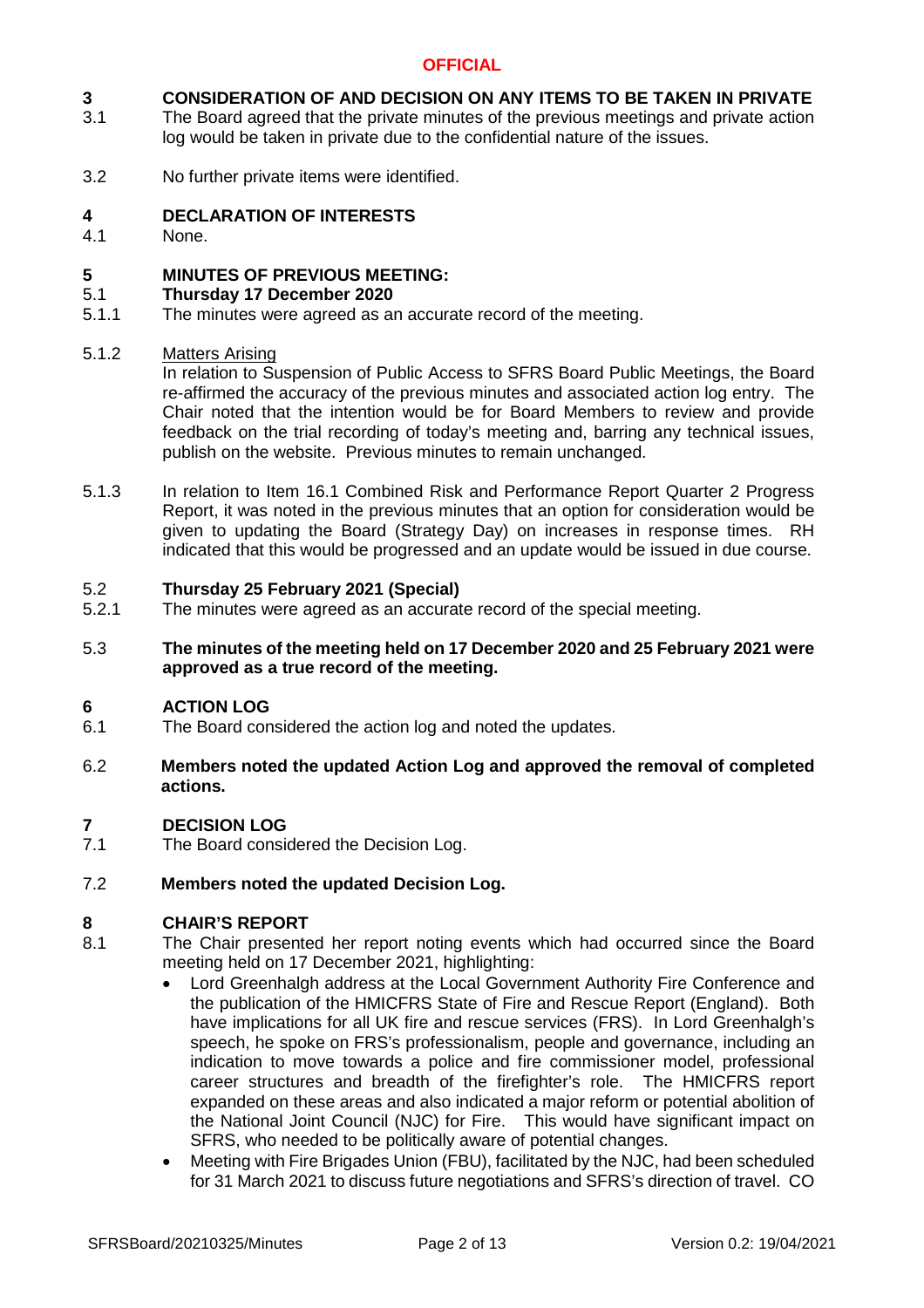Blunden's letter outlining the wider context and contents of discussions had been previously shared with the Board.

- Introductory meeting scheduled with Robert Scott, new HMFSI Chief Inspector, on 1 April 2021. On behalf of the Board, KD thanked Simon Routh-Jones for his contributions and wished him well for the future.
- 8.2 In relation to the implications for SFRS following the publication of the State of Fire report, KD indicated that it was still uncertain. She noted that a White Paper on Fire Reform in England would be published in the Spring. Any changes to the NJC would have direct implications on SFRS and the situation would continue to be closely monitored.
- 8.3 It was agreed that an invitation would be extended to Robert Scott, offering the opportunity to attend a future strategy day in order to meet the Board and to outline his proposals for the future.

# **ACTION: BST**

- 8.4 KD provide a brief update on Board Members recruitment, which closed on 22 March 2021, noting the shortlisting of applications had commenced. Following the interview process, new Board Members would be confirmed by mid-May 2021.
- 8.5 KD formally announced the retirement of Board Members Anne Buchanan and Primrose Stark, who would be stepping down on 30 June 2021. On behalf of the Board, KD thanked both Anne and Primrose for their valuable contributions during their tenures and wished them well for the future.
- 8.6 KD confirmed her formal appointment as Chair of the Board for a further 4 years.
- 8.7 During their last meeting with the Minister of Community Safety, prior to purdah, Ms Denham expressed her thanks and best wishes to the Board and SFRS for the future.

#### 8.8 **The Board noted the report and the verbal update.**

# **9 CHIEF OFFICER'S REPORT**

- 9.1 The Chief Officer presented his report noting events which had occurred since the Board meeting held on 17 December 2020, highlighting:
	- Discussions held with Chief Executives of Aberdeenshire, Aberdeen City and Moray Councils regarding realignment of Local Senior Officer areas following a recent review undertaken.
	- Covid Recognition Scheme awarded gift vouchers to 504 individuals, including 143 Sodexo personnel.
	- Attending Cheapside Street Memorial on Sunday 28 April 2021.
- 9.2 In regard to the Franklin Covey Leadership sessions, the Board asked for reflections on what contributions and impact these were making. MB noted the significant changes within the SLT over the last 12 months and as such Franklin Covey has been hugely beneficial for the SLT. This has helped to identify and focus on priority areas including health and wellbeing of staff, recovery from Covid and engagement around the draft vision. These sessions have provided the SLT with an opportunity to understand how they work together by identifying individual and combined strengths. This would now be cascaded, via the Leadership Framework, through the whole organisation. The Board commented on the improved cohesiveness within the SLT, interaction with the Board and quality of papers being presented.
- 9.3 In regard to the Wildly Important Goals Session, MB noted that this has been delayed until 29 March 2021 and outlined the expectation for the session.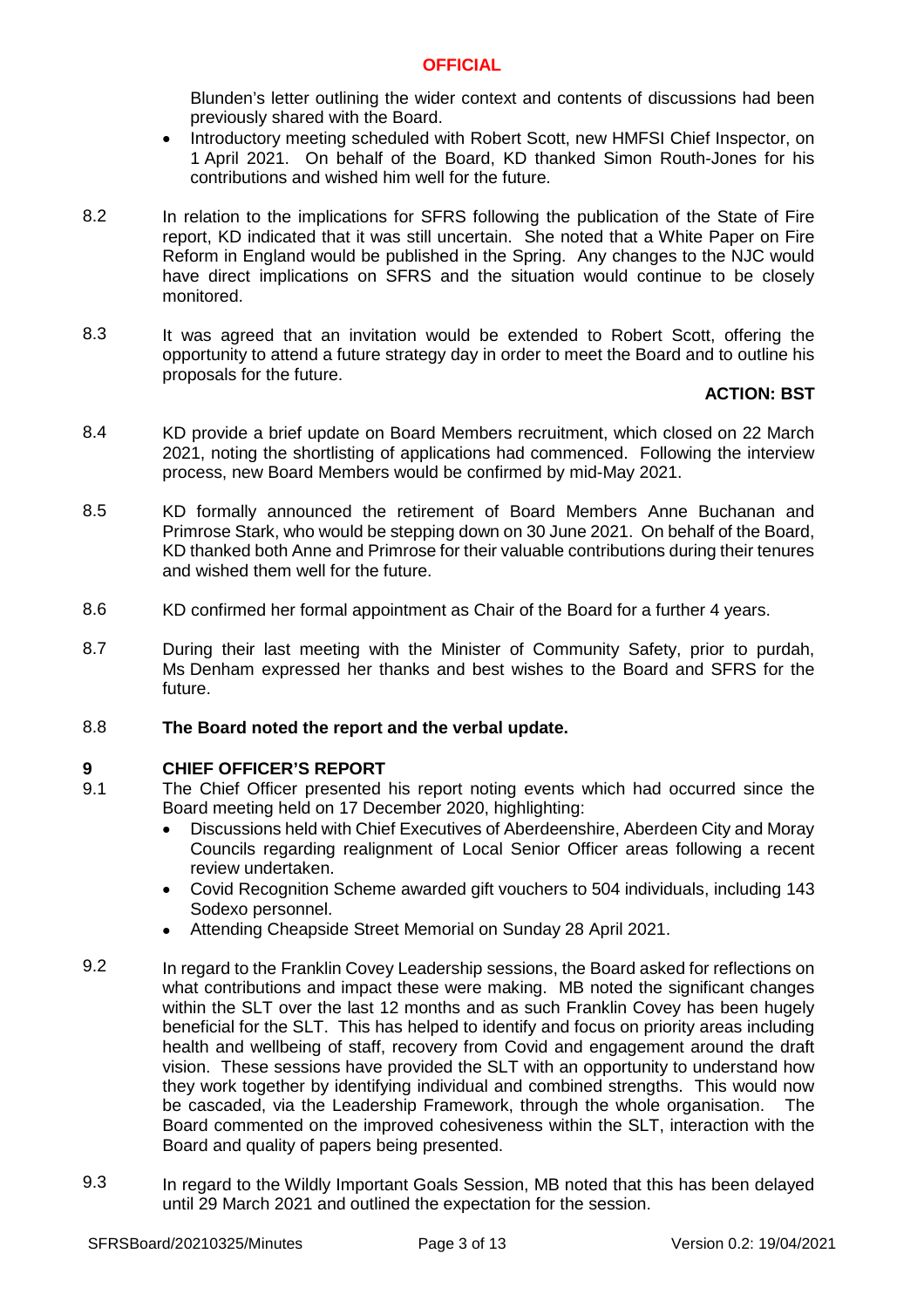- 9.4 MB informed the Board that the HMICFRS State of Fire Report recommended, due to inconsistencies in approach, that the Fire Standards Board publish England Fire Standards covering activities undertaken by English fire and rescue services. The aim being to drive improvements, enhance professionalism and identify good practice. Fire Standards relating to Emergency Response Driving, Operational Preparedness, Operational Competence and Operational Learning have already been published. SFRS would take cognisance of these standards, undertake a gap analysis and prepare a report for the SLT and Staff Governance Committee for scrutiny.
- 9.5 Taking cognisance of the England Fire Standard, MB noted his anticipation that the HMFSI would potentially audit these areas and this would provide the Service with external verification on our position.
- 9.6 MB updated the Board on the work undertaken to develop and deliver training as close to the point of need as possible, and noted that this has been accelerated due to Covid. Within the Western Isles, Orkney and Shetland areas, resources were now available to deliver all elements of core skills and recruitment processes, emergency response driving courses/refreshers and modularised Incident Command Level 1 (pilot scheme).
- 9.7 In relation to delivery of Incident Command Level 2 and 3, all refresher content can now be delivered remotely. On Monday 29 March 2021, the first fully remote Incident Command Level 2 acquisition course would be delivered.
- 9.8 MB noted that the initial review of the Rural Full-Time posts (Phase 1), highlighted both significant benefits and value for money. Following completion of the final phase, the Service were now bringing all the resources together to ensure consistency in delivery.
- 9.9 In regard to key risk areas, MB highlighted the McCloud judgement and the potential reputational and financial risks. Meeting scheduled with the Scottish Pensions Agency (SPA) to gain a better understanding. Report to be presented to the next Remuneration, Appointments and Nominations Sub Committee (RANSc) in June 2021.
- 9.10 MB also highlighted COP 26, in particular potential Marauding Terrorist Attacks (MTA). He reminded the Board of the current position, in relation to training and preparedness, within the Service. He noted his intention to inform Chris McGlone, FBU Executive Member, what measures the Service would be undertaking to ensure the health, safety and wellbeing of staff, should they find themselves involved in a MTA incident. MB clarified that the Service would like to reach a partnership approach with the FBU on the 4 identified stations, provide appropriate training, pay the additional responsibility and provide a guaranteed 24/7 response to assist partners across Scotland.
- 9.11 The Board reiterated the importance of firefighter safety and supported the Chief's proposals.
- 9.12 MB agreed to provide a formal report on the context and progress made on this issue at the next meeting (April 2021). This should include training for all firefighters across Scotland and also specialist resources. It was further proposed that a standing agenda item for MTA be added to the forward plan.

**ACTION: MB/BST**

#### 9.13 **The Board noted the report.**

### **10 SERVICE TRANSFORMATION UPDATE**

- 10.1 RH updated Members in regard to Change Portfolio matters which had occurred since the Board meeting held on 17 December 2020, highlighting the following:
	- New Head of Portfolio appointed and would take up post on 26 April 2021.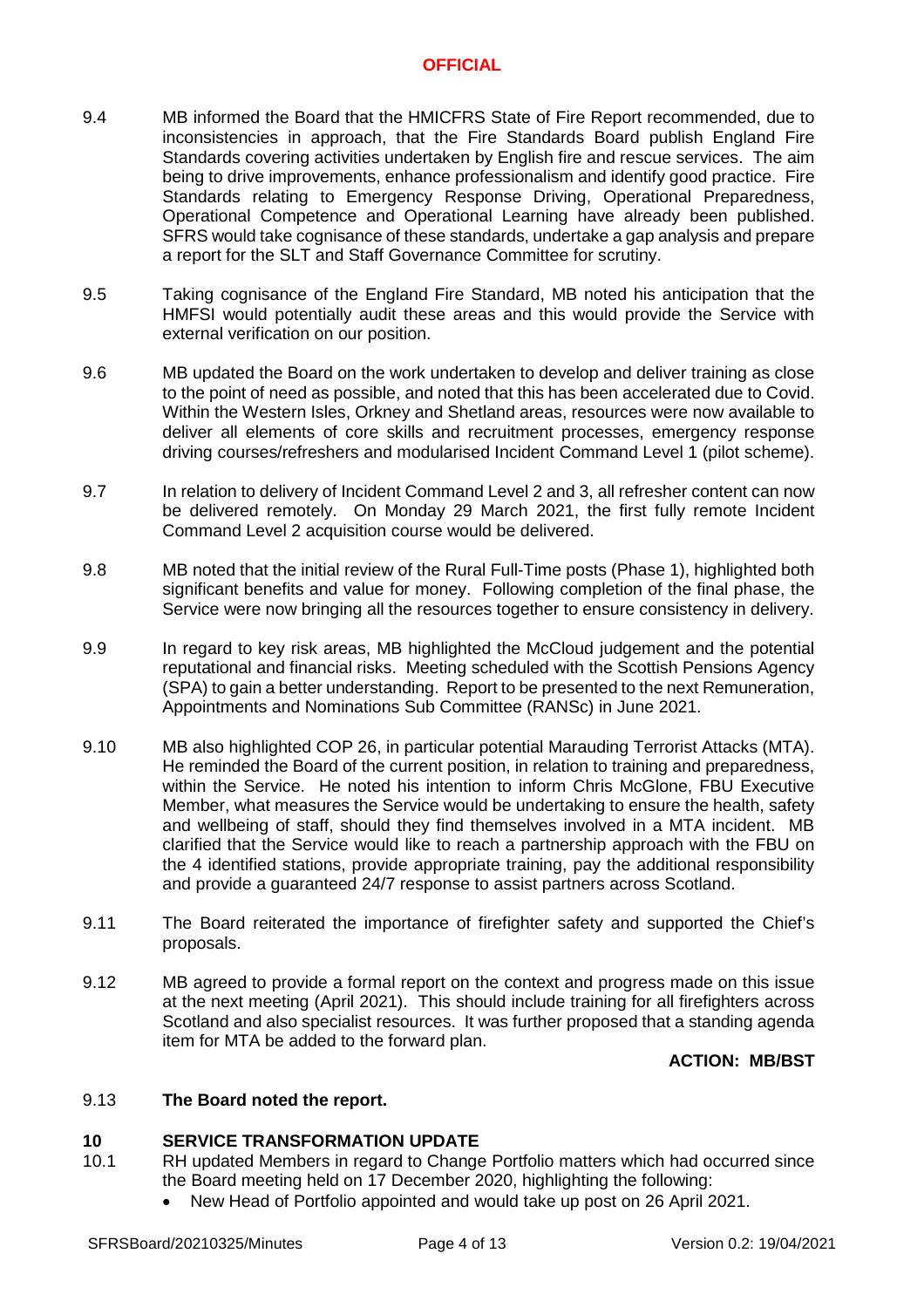- Senior Management Board (SMB) meeting held on 24 March 2021, discussed the new architecture of the portfolio which would help to streamline and strategically focus scrutiny.
- Ongoing programmes/projects were Service Delivery Model Programme (SDMP), People, Training, Finance and Assets (PTFA) Programme, Retained/Volunteer Duty System (RVDS) project, CCMS project, Emergency Service Network Implementation (ESNI) programme, McDonald Road/Museum of Fire, West Asset Resource Centre (ARC), Protection of Vulnerable Groups (PVG) project, Safe and Well project and Out of Hospital Cardiac Arrest (OHCA) project.
- OCHA Closing Report to be submitted to the next SMB meeting (April) and Transformation and Major Projects Committee (TMPC) meeting (May).
- Post project evaluations were undertaken for the Rapid Response Unit (RRU) and Rural Full-Time Posts (RFTP) projects. These evaluations were focused on the management aspects of the project and action plans have been developed to address the recommendations.
- Post project evaluation underway on the 5 Watch Duty System and would be presented to the TMPC in due course.

#### 10.2 **The Board noted the verbal update.**

### **11 COMMITTEE UPDATES**

#### 11.1 **Audit and Risk Assurance Committee (ARAC)**

- 11.1.1 BB reported that the Committee held a public meeting on 24 March 2021 and provided a verbal update, highlighting the following:
	- Internal Audit Plan, impacted by Covid but assurance received that the plan would be completed as scheduled.
	- Final Report SFRS ICT and Data Security discussed and assurances were provided on how the Service were addressing the identified weaknesses.
	- Internal Audit Plan for 2021/22, clear alignment with the strategic direction and emerging strategic risks for the Service.
	- Risk register new revised format presented. The Committee acknowledged the significant improvements in terms of readability, accessibility and strengthened alignment between the risk management and planning process across the Service.
	- Detailed discussion on the spotlighted risk relating to the Service failing to undertake consultation/engagement processes. Assurances were provided that the Service had appropriate systems and processes in place and were fully aware of the potential challenges and issues associated with these processes.

#### 11.1.2 **The Board noted the verbal update.**

#### 11.2 **Service Delivery Committee (SDC)**

- 11.2.1 NB reported that the Committee held a public meeting on 10 December 2020 and referred the Board to the attached approved minutes noting that a verbal update was provided at the previous Board meeting.
- 11.2.2 NB reported that the Committee held a public meeting on 11 March 2021 and provided a verbal update, highlighting the following:
	- Comprehensive Service Delivery Update.
	- Quarterly Performance Report for Q3 2020/21 noting the impact of Covid on statistics.
	- Action Plan and Closing Report Update noting Management of Fleet equipment and Operational Risk Information were progressing well.
	- Unwanted Fire Alarm Signal (UFAS) Review Project Update progressed to Stage 3 and included an externally facilitated stakeholder's engagement event.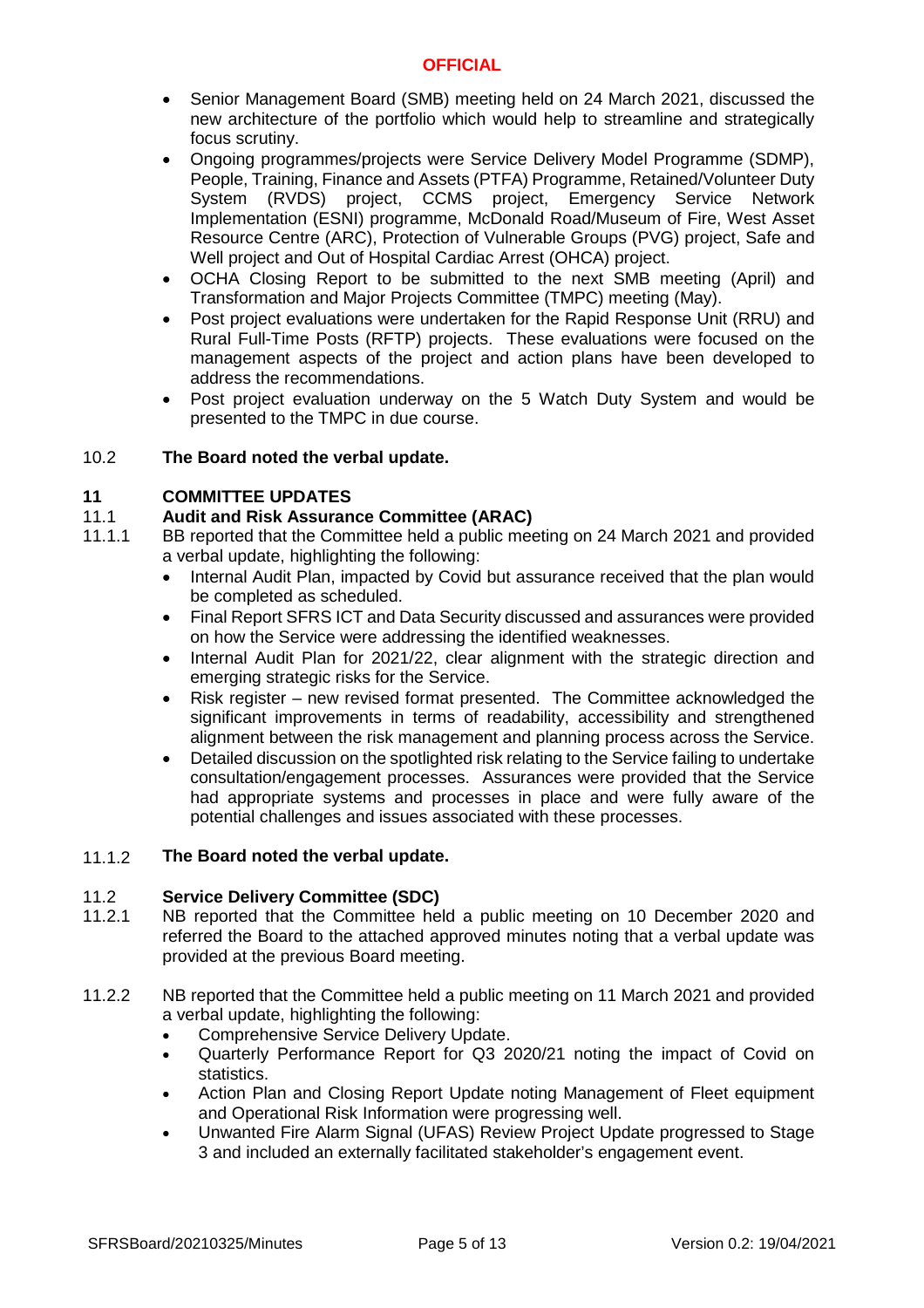- Clinical Governance Arrangements continuing to be progressed along with Scottish Ambulance Service (SAS). Memorandum of Understanding currently being developed.
- Risk spotlight on Fire Safety Enforcement was deferred to the next meeting (May 2021).

#### 11.2.3 Grenfell Tower Fire Update

RH provided the Board with an update on the work undertaken by the Service in conjunction with relevant partners, following the Grenfell tower fire tragedy in June 2017. The following key points were highlighted:

- Interim update report presented to the Committee. Reminder that the Full Action Plan and Interim Update reports were presented at alternating meetings.
- Action Plan covers 3 key areas: Grenfell Tower Enquiry Phase 1 report, London Fire Brigade (LFB) Investigation Report and SFRS' own Register of Focus Areas.
- SFRS Action Plans contained all 46 Grenfell Tower Enquiry Phase 1 recommendations. Of the 31 recommendations specific for LFB, SFRS have closed 11 recommendations with a further 3 presented to SDC for closure, revised timelines for 10 recommendations and the remaining 7 actions remained on track. Revised timelines were due to ongoing Covid restrictions and reprioritisation of both internal and third-party resources. It was anticipated that this would not impact on the overall completion timeline (June 2021), however this would continue to be monitored and, if necessary, adjusted accordingly.

#### 11.2.4 Joint Workshop - Command and Control Future (CCF)

NB reported that a joint workshop, with the Transformation and Major Projects Committee, on the (CCF) project was held on 11 March 2021. During the workshop, the Committees looked at the chronological order of the existing infrastructure and processes including threats and opportunities, migration to and establishment of a new system.

11.2.5 FT reported that the workshop provided a greater understanding of specific risks associated with legacy systems and the mitigations in place and provided assurances to both Committees of the cohesive team work involved on the project.

#### 11.2.6 **The Board noted the approved minutes and verbal updates.**

#### 11.3 **Staff Governance Committee (SGC)**

- 11.3.1 PS reported that the Committee held a public meeting on 3 December 2020 and referred the Board to the attached approved minutes noting that a verbal update was provided at the previous Board meeting. A Building the Future Together and workplace culture workshop was scheduled to be held directly after this meeting (25 March 2021).
- 11.3.2 PS reported that the Committee held a public meeting on 4 March 2021 and provided a verbal update, highlighting the following:
	- Agreement on Instructors terms and conditions.
	- Update on the PVG project noting the remedial actions being taken to improve response rates.
	- RDS resourcing, both the challenges with recruiting and the mitigating actions.
	- PTFA project update including the provision to extend the current working arrangement to provide continuity of existing services.
	- Wellbeing survey undertaken and results will be available in Q4. Any emerging themes will be linked to the next staff survey.
	- Positive aspect of the increase in self referrals.
	- Graduations held in December 2020 (24 graduates) and scheduled for April 2021 (24 graduates).
	- Risk profile focused on the impact on training including the robust processes to mitigate any reduction and impact on specialist skills, operational abilities, etc.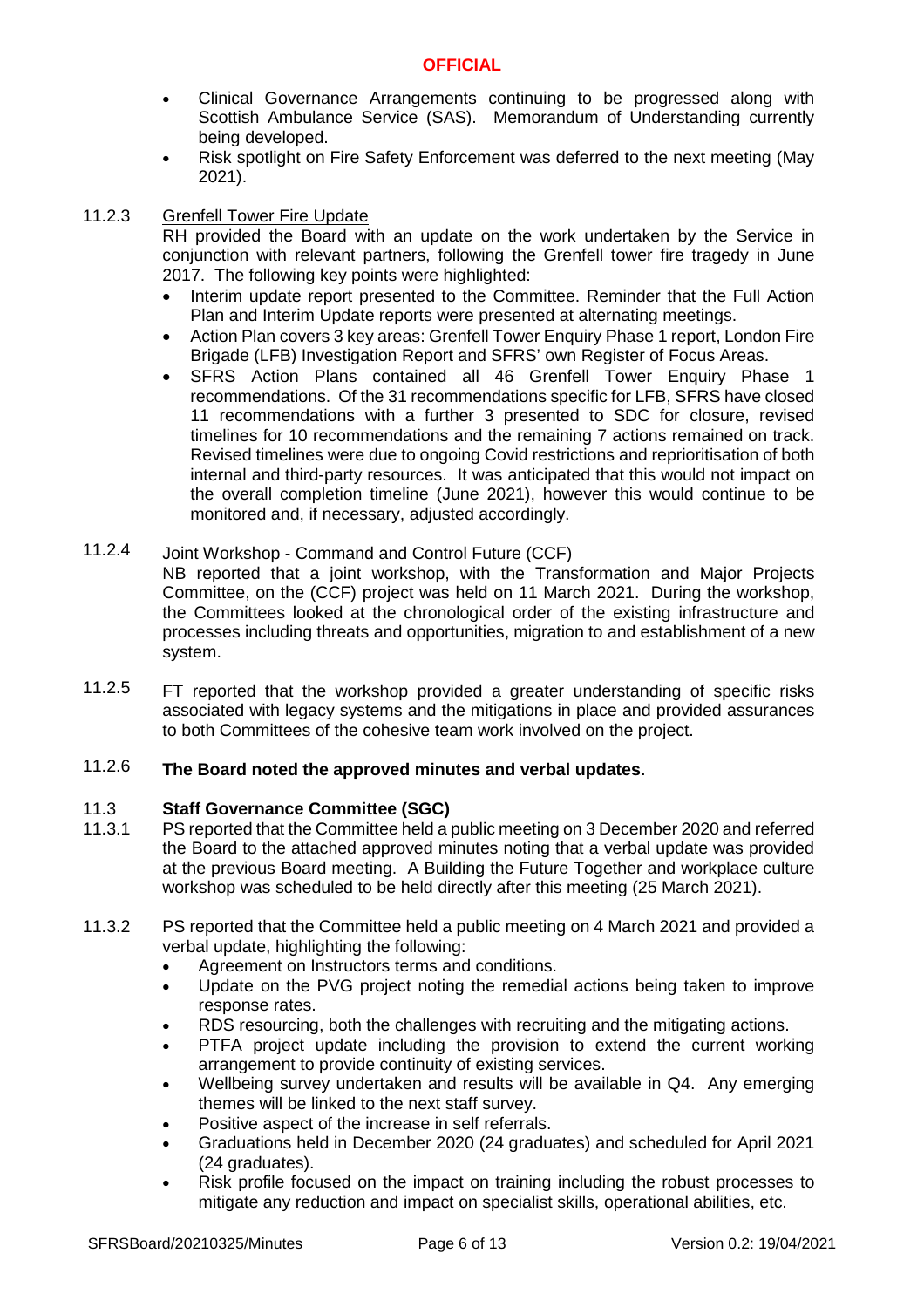- Meeting scheduled (31 March 2021) to review and reformat future training reports to include new performance indicators.
- Innovative solutions introduced during this pandemic to ensure that training continued to be delivered.
- Workforce planning including the future Area and Station Commander processes in the near future.

#### 11.3.3 **The Board noted the verbal update.**

#### 11.4 **Transformation and Major Projects Committee (TMPC)**

- 11.4.1 FT reported that the Committee held a public meeting on 4 February 2021 and referred the Board to the attached draft minutes, the following key points were highlighted:
	- Welcomed restructure and additional resourcing within the Portfolio Office.
	- Circulation of monthly CCF report to all Committee members for awareness. Option to schedule a short phone call, if deemed necessary, outwith the normal meeting cycle.
	- Further information to be brought to the next meeting (May 2021) on the PTFA project.

#### 11.4.2 **The Board noted the draft minutes.**

*(The meeting broke at 1140 hrs and reconvened at 1150 hrs)*

# **12 RESOURCE BUDGET 2021/22**

- 12.1 SO'D presented a report to the Board seeking approval of the proposed Resource Budget for 2021/22. The following key points were highlighted:
	- Detailed presentation during Board Strategy Day (18 March 2021).
	- Details of overall budget (value and breakdown) and noted the Service's intention to remain within this budget.
	- Uncertainty regarding the timing and financial implications of the ongoing response and future recovery phases of Covid. This situation would continue to be closely monitored.
	- Reimbursement of costs for the provision of additional support services (national response) have been assumed.
	- Ring fenced funding to be provided for 2 major UK-level projects: COP26 Climate conference and the Emergency Services Mobile Communication Project (ESMCP).
	- Appendix A to be amended to include the 2020/21 Revised Budget column and amended 2020/21 Base Budget figures.
- 12.2 The Board acknowledged the previous scrutiny on the budgets at the recent Board Strategy Day (18 March 2021).
- 12.3 In regard to a decrease in Property Costs, SO'D noted there were substantial adjustments made this year to progress areas of deficit within property and this budget was being brought back in line with the base core position. The Service has also benefited from reduction in rates and utility costs.
- 12.4 SO'D stated that the Resourcing – Recovery and Renewal budget was projected for staffing resources ie temporary support staff, etc.
- 12.5 Due to the volatile impact of the pandemic, SO'D explained that the Service had tried to be as adaptable as possible, continue to closely monitor budgets and reprioritise as appropriate. Looking forward the SLT would be considering business cases on 14 April 2021, to identify potential "shovel ready" projects. SO'D reiterated the challenges of resourcing and delivering projects within a 12-month budget period.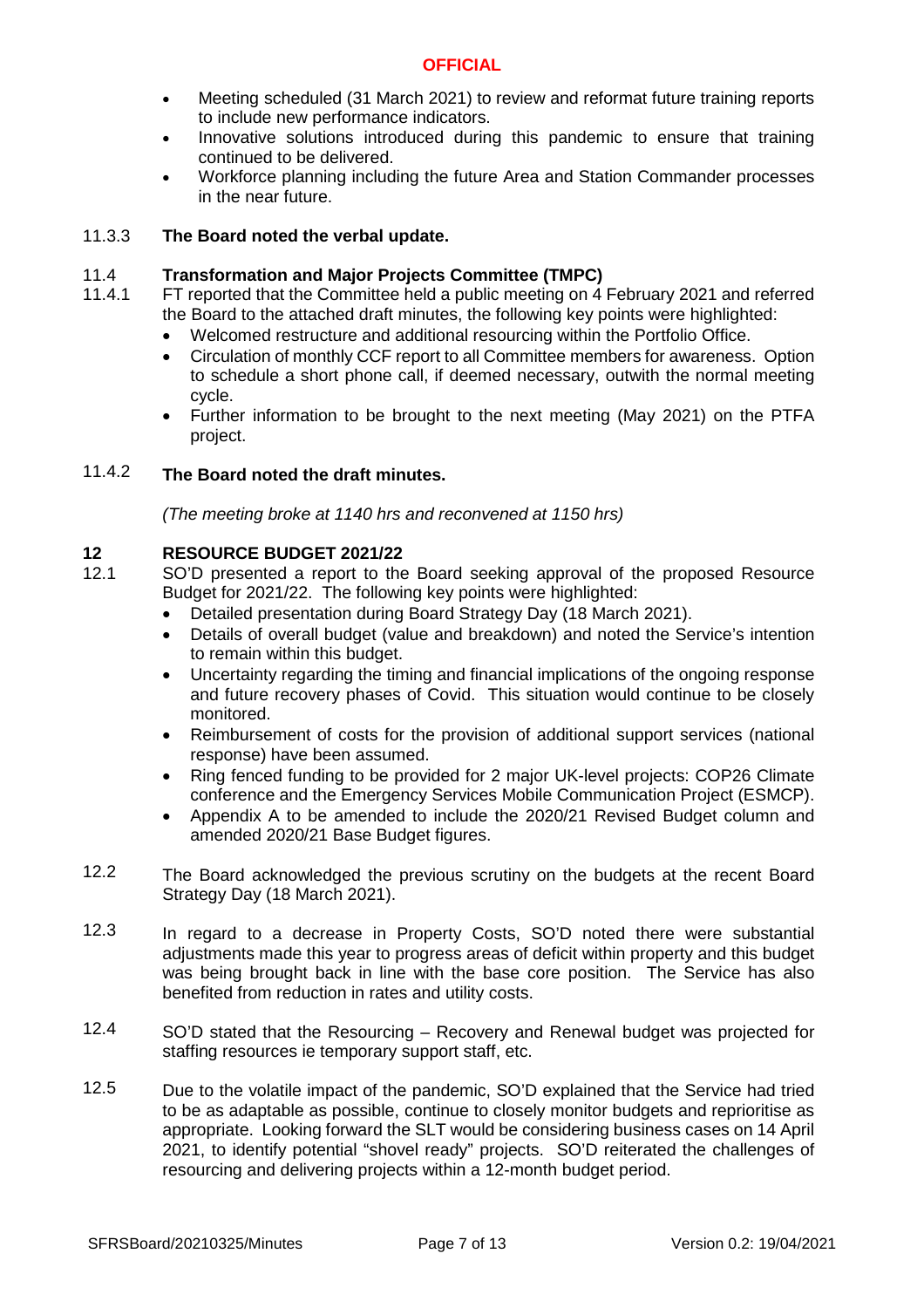12.6 To provide assurance to the Board, RH commented on the extent of the co-ordinated recovery activities within the Service, including specific SMB meetings focusing on recovery, reset and renew work, reviewing of the route map and work packages. Finance was an overarching factor; however, there was still an element of uncertainty as we have not yet moved into the recovery phase. The financial position would continue to be monitored, updated and refreshed as the Service moves into the recovery phase.

#### 12.7 **The Board approved the Resource Budget for 2021/22.**

### **13 CAPITAL PROGRAMME 2021-2024**

- 13.1 SO'D presented a report to the Board seeking approval of the proposed Capital Programme 2021-2024. The following key points were highlighted:
	- Capital DEL funding represents a flat cash position.
	- Anticipated capital receipts from the sale of legacy properties.
	- Additional grant funding received to support fleet decarbonisation. Work continues to source further grant funding and this will be incorporated into the budget when secured.
	- Asset Management Strategy is critical in terms of the approach to capital investment. Anticipated that the Service Delivery Model Programme will provide clarity on long term capital investment.
	- Continue to proactively engage and identify collaboration opportunities with partners via the Reform Collaboration Group and other avenues.
- 13.2 In regard to collaboration opportunities, SO'D commented on the previous work with partner agencies and noted the renewed focus to identify shared infrastructure opportunities. SO'D informed the Board of ongoing engagement with Edinburgh City Council's Place Based Opportunities Board and also the North Territory Partnership Board which may provide opportunities for the Service to explore.
- 13.3 In regard to the property investment backlog, SO'D confirmed that the Chief Officer and Chair of the Board continued to raise awareness with Scottish Government of the substantial investment required. The Carbon Management Plan and associated documents highlighted the Service's ability and preparedness to deliver on projects should funding be available. SO'D reiterated that the magnitude of the investment required to ensure that the Service's property profile was fit for purpose. KD informed the Board that the investment backlog was widely recognised within Scottish Government. The Service would continue to actively raise the awareness and pursue funding at every opportunity. It was acknowledged that SFRS's situation was mirrored across the wider public sector.
- 13.4 Discussions took place regarding the potential to explore alternative financial modelling/ initiatives for future investment. It was noted that advantages and disadvantages of any such initiatives would have to be fully investigated and identified. The Service would also need to ensure compatibility with other public sector organisations and the requirements of public sector funding.

#### 13.5 **The Board approved the Capital Programme 2021-2024.**

## **14 STATUTORY REPORTING REQUIREMENTS – MAINSTREAMING REPORT AND EQUALITY OUTCOMES REPORT 2021**

- 14.1 LBa presented a report to the Board seeking approval of the proposed revised Equality Outcomes and the Mainstreaming and Equality Outcomes Report 2021, the following key points were highlighted:
	- Proposed new equality outcomes.
	- Statutory duty to publish no later than 30 April 2021.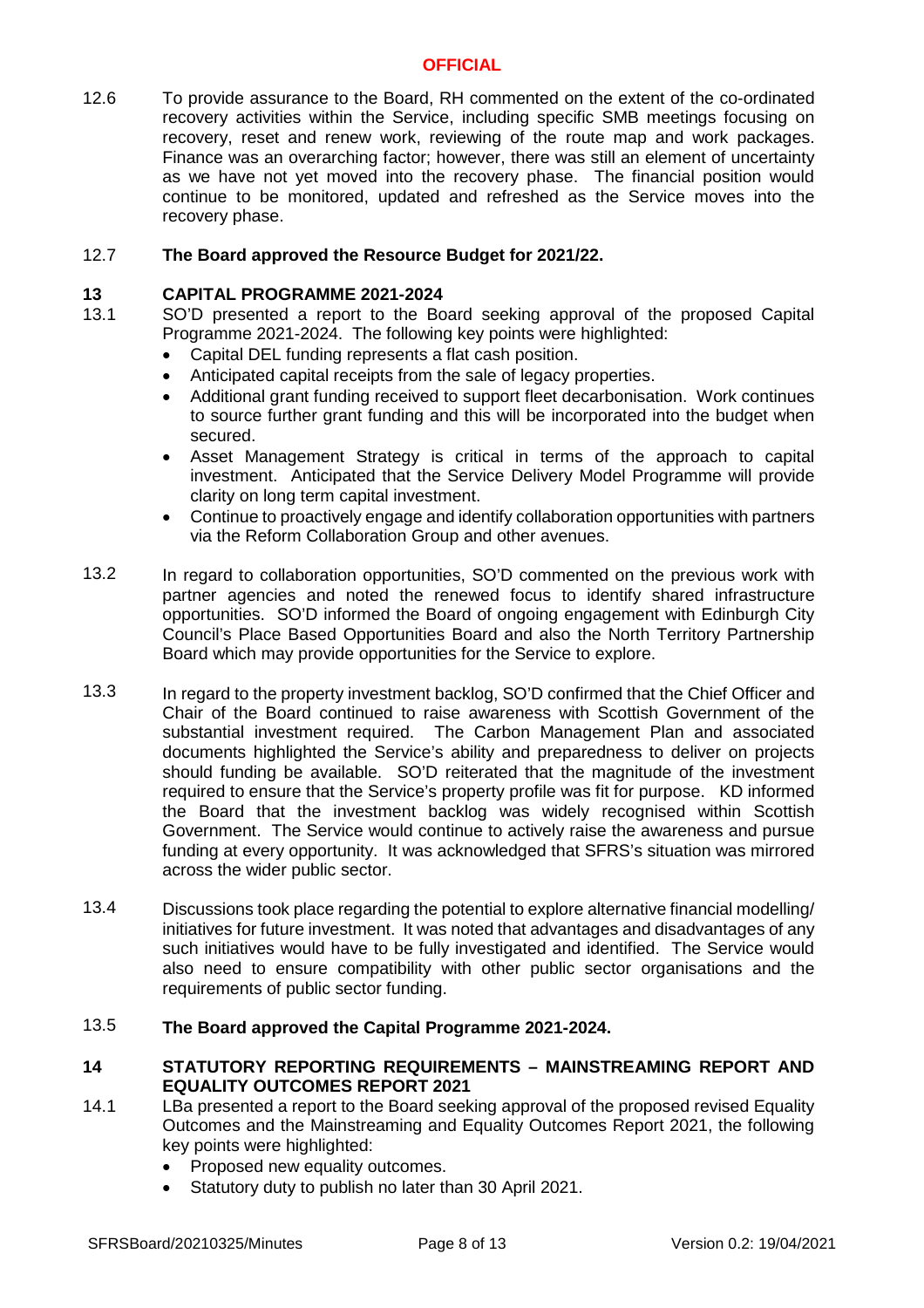- 14.2 In relation to monitoring effectiveness of services ie Home Fire Safety Visits (HFSVs) within different communities across Scotland, it was noted that there was currently no routine demographic data collected during HFSVs. MMcA noted that a customer satisfaction survey was being developed and this could potentially be used to capture this data.
- 14.3 In regard to equalities based work with travelling communities, LBa noted that there had been no specific work with these communities and agreed to feed this back to the team for further consideration. LBa confirmed that travelling communities were regularly visited and offered fire safety advice.
- 14.4 The Board commented on the accuracy of the statement that the SFRS was not representative of the communities it serves, when there was a high percentage of nondeclaration. LBa stated that this was a true statement and data was available to confirm that the SFRS were not factually representative, however accepted the comments on non-declaration/unknown elements.
- 14.5 LBa informed the Board that personal data was collected at the Offer of Employment stage, not the initial recruitment stage. The Service actively encourages individuals to provide this data, however, it remains voluntary and there were numerous possible reasons for withholding. LBa commented on the focus on mental health during the pandemic, the positive culture change and raised awareness across the Service.
- 14.6 It was noted that faith based diversity within the Service was not contained within the report and LBa agreed to feed this back to the team.
- 14.7 In regard to mainstreaming approach, LBa confirmed that a dedicated team had been established and a programme of work and action plan had been developed to achieve the outcomes. There were 2 elements of accessibility: providing core services to communities and employment opportunities. It was recognised that work was still required to breakdown the perception, and potential barriers, of working for SFRS.
- 14.8 Following the publication of the Equality and Human Rights Commission's Inquiry on Race, Equality, Employment and Skills, LBa to provide details on the 3 new actions being undertaken.

### **ACTION: LBa**

### 14.9 **The Board approved the Statutory Reporting Requirements – Mainstreaming Report and Equality Outcomes Report 2021.**

### **15 EQUAL PAY AND GENDER PAY GAP REPORT 2021**

- 15.1 LBa presented a report to the Board seeking approval to publish the Equal Pay and Gender Pay Gap Report 2021. The Board were advised of the Service's statutory obligations to publish information on the Gender Pay Gap between male and female employees. The report also includes an Equal Pay Statement declaring how the Service intends to deliver equality in pay, and which additionally provides information of occupational segregation within the SFRS in respect to gender, ethnic origins and disability. The following key points were highlighted:
	- Statutory duty to publish no later than 30 April, every  $2^{nd}$  year
	- Traditionally focus on difference between male and female pay gap. Following recommendations by the Equality and Human Rights Commission, information now included on disability and BAME communities.
	- SFRS's Gender Pay Gap, as of January 2021, was 1.01% (mean) and 2.5% (median).
	- Gender pay gap was attributable to occupational segregation within the Service.
	- Low representation from the disabled and BAME communities, with 0.8% and 0.71% recorded respectively.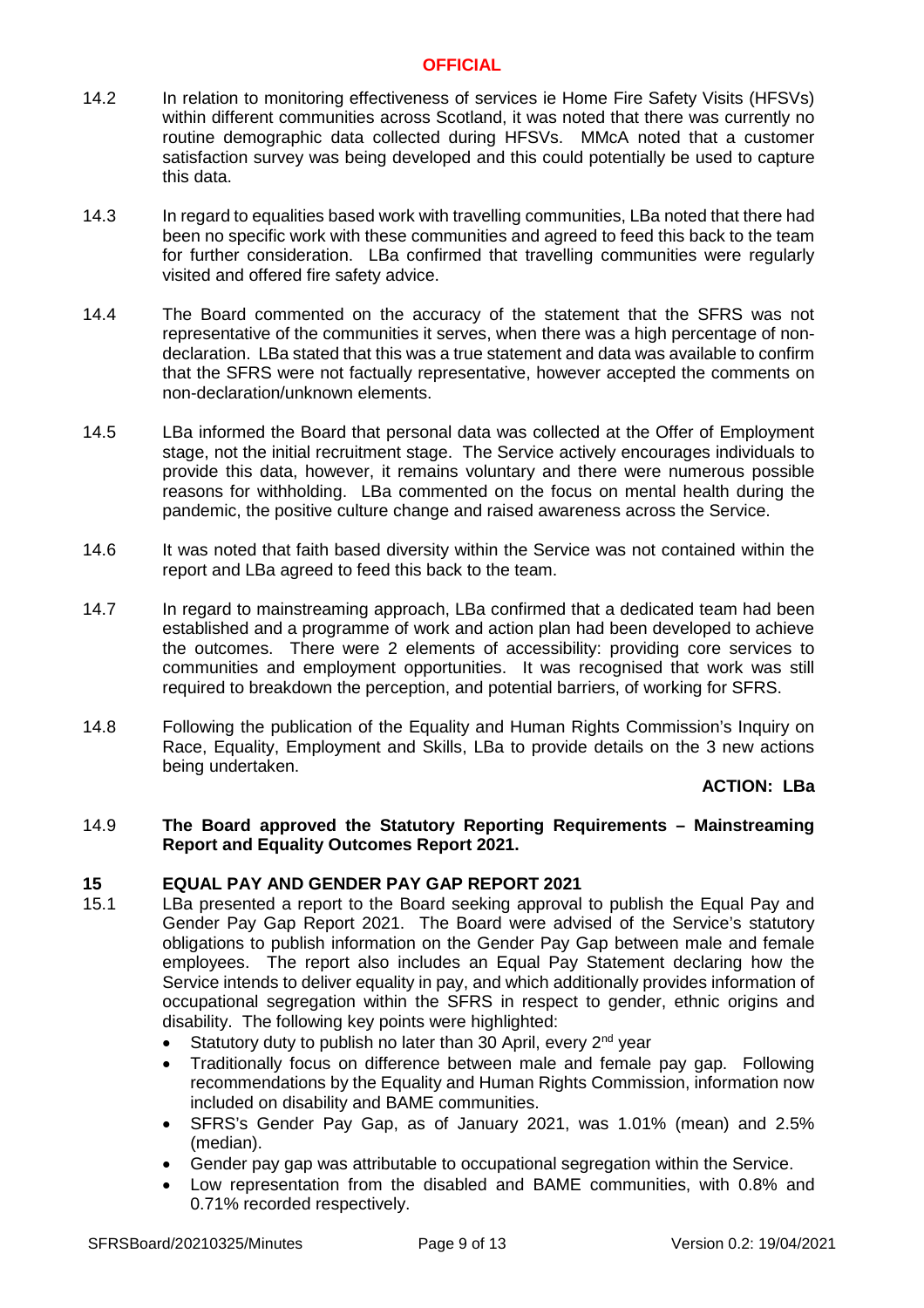- 15.2 The Board commented on the potential impact of rejected (uniformed) pay offer on the statistics. LBa agreed that this would have an effect on the figures, however, reiterated that would still be due to occupational segregation and not pay inequalities.
- 15.3 In regard to SFRS's recruitment and promotion processes being gender-neutral, the Board asked whether training was provided for individuals involved in these processes to ensure gender neutrality. LBa confirmed that training was provided to those involved in the recruitment process. Equality training is undertaken on recruitment and mandatory refresher equality training was required every 3 years. The recruitment process was anonymised until shortlisting stage and the appointments panel system reduces any risk of personal prejudices.
- 15.4 The Board commented on the differential levels of promoted posts for male and females. LBa noted that recent and future recruitment of women would positively impact on future statistics.
- 15.5 LBa confirmed that the pay figures are based on base pay rates only, in order to ensure a fair and even comparison. As overtime was generally voluntary, and due to the difference in the numbers of males to females in certain roles, consideration of overtime pay could potentially skew the statistics.
- 15.6 It was agreed that the Board would benefit from further discussion and exploration of this area at a future Strategy Day.
- 15.7 **The Board approved the publication of the Equal Pay and Gender Pay Gap Report 2021.**

## **16 RESOURCE BUDGET MONITORING REPORT – FEBRUARY 2021**

- 16.1 SO'D presented a report advising the Board of the resource budget position for the period ending 28 February 2021. SO'D outlined the analysis of the financial position and referred Members to Appendix A and B of the report, which identified the current resource position showing a forecast year-end underspend of £3.943million, which would be reduced to £1.943million once proposed budget adjustments were agreed. This forecast position includes costs for COP26 and net savings of £3.035million in respect of COVID-19.
- 16.2 SO'D outlined some additional areas of work undertaken to utilise the underspend such as drainage surveys, installation of smart metering, etc. The Board were reminded that Scottish Government had been made aware of any potential underspend.
- 16.3 In relation to the forecasted underspend in subsistence and transport costs, the Board asked whether there were future savings identified due to changes in work practices and delivery of services. SO'D indicated that savings were being assumed for the first quarter and had been appropriately reallocated. It was acknowledged that going forward there would be areas overspent ie training, home fire safety visits, etc to allow the Service to "catch up". SO'D noted the positive aspects of current adjusted working practices for the Service's carbon footprint and this was being fed into the Reset and Renew Group for their information. At this stage, it was too early to identify a definitive financial saving.
- 16.4 The Board commented on the reduced RVDS activity level and the potential for rebasing this budget post Covid. SO'D reminded the Board that the RVDS activity levels were historically volatile but had been impacted by recent societal changes ie reduced road traffic collisions, etc. The situation would continue to be monitored and as previously stated it was too early to identify any long term societal changes or definitive financial saving.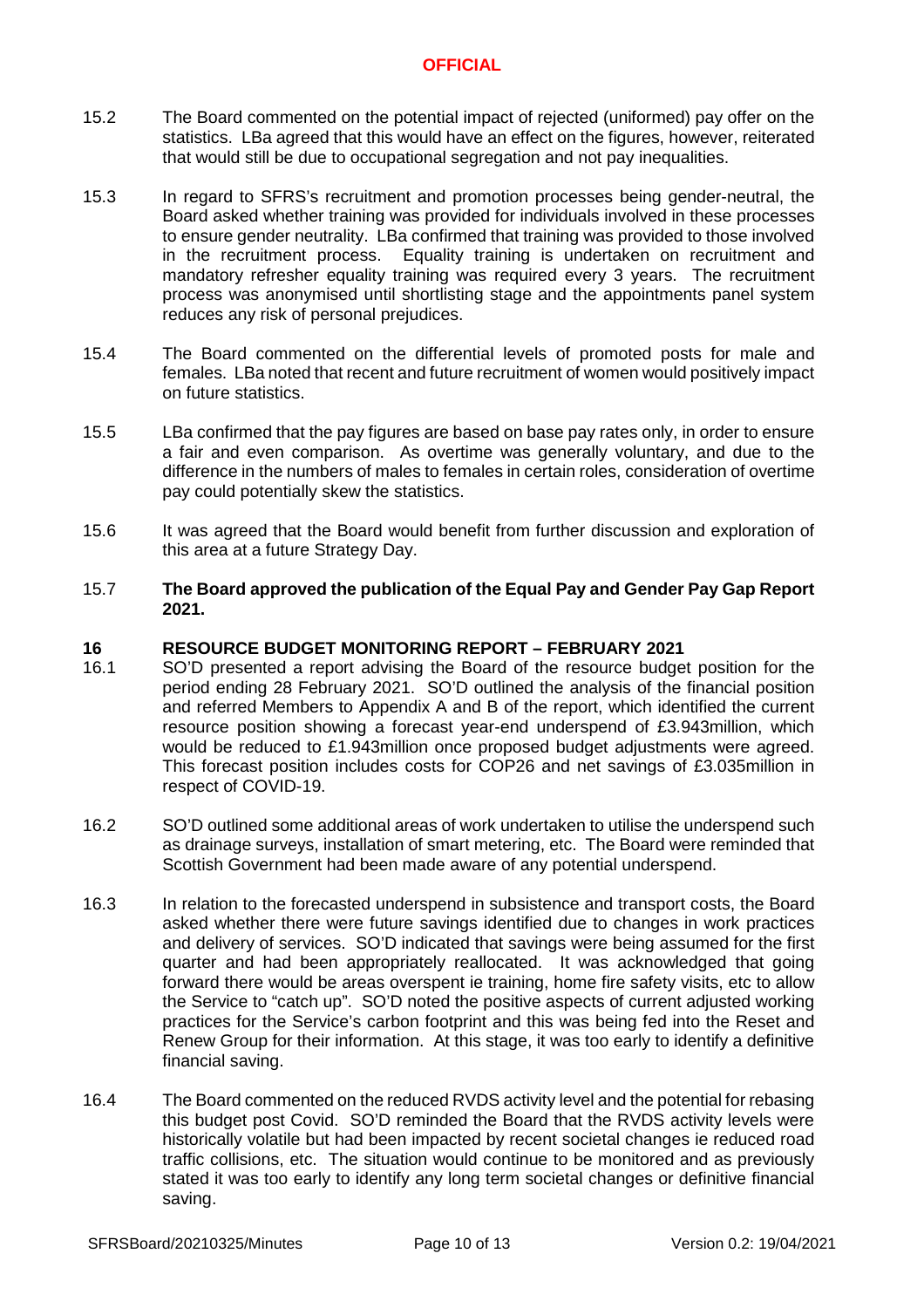16.5 In regard to Out of Pattern Rostered Reserve (OPRR), SO'D explained the purpose for amending the phasing of OPRR to provide greater flexible with the budget available.

### 16.6 **The Board scrutinised the resource budget position for the period ending 28 February 2021.**

### **17 CAPITAL MONITORING REPORT 2020/21 – FEBRUARY 2021**

- 17.1 SO'D presented a report advising the Board of actual and committed expenditure against the 2020/21 capital budget for the period ending 28 February 2021. It was anticipated that the revised budget of £39.632 million would be spent by the end of the financial year. SO'D outlined the additional monies/grants received during this financial year and commented on the significant effort undertaken to ensure that the Service were in this positive position.
- 17.2 The Board requested clarification on the separate tendering exercise being developed for the Museum. SO'D noted that the museum was not an integral part of the original tender, however, the main contractor had been asked to tender for this work. To ensure best value, this separate tendering process had been developed. It was not anticipated that the tendering process would materially impact on the timelines, however, if there were timeline changes with this project these would continue to be monitored and reported accordingly.

### 17.3 **The Board scrutinised the level of actual and committed expenditure for the period ending 28 February 2021.**

### **18 DRAFT ANNUAL OPERATING PLAN 2021/22**

- 18.1 MMcA presented the Board with the first draft of the Annual Operating Plan (AOP) 2021/22 for scrutiny. The purposes of the AOP was to support the delivery of the strategic plan and had been constructed over a 3-year rolling programme. This would allow greater flexibility in resourcing delivery of the priorities, allow better management of the overall resources within the Service and efficient management of the interconnected nature of actions and differing cross-directorate contributions. MMcA commented on the impact of Covid, noting the reduction in actions and the increased flexibility, if necessary.
- 18.2 MMcA reminded the Board that business as usual activities, outwith the AOP, continued and were managed through Directorate Management Plans.
- 18.3 The Board were informed that the development of the AOP was co-ordinated by the SMB. All core directorate and cross directorate resources are identified prior to the AOP being finalised.
- 18.4 MMcA confirmed that the report was being presented to ascertain whether the Board were content with the AOP and direction of travel. He noted that detailed scrutiny would be undertaken at Committee level, however it remained relevant that the Board maintained strategic level overview of the AOP.
- 18.5 The Board asked for consideration to be given to present the Portfolio Office projects in a tabular format. MMcA noted that these projects were scrutinised by the TMPC, but would consider inclusion of a table with additional narrative/purpose.
- 18.6 The Board commented on potential additional item relating to the conclusion of the Grenfell Tower Action Plan due to the strategic importance. MMcA to discuss with SS. **ACTION: MMcA**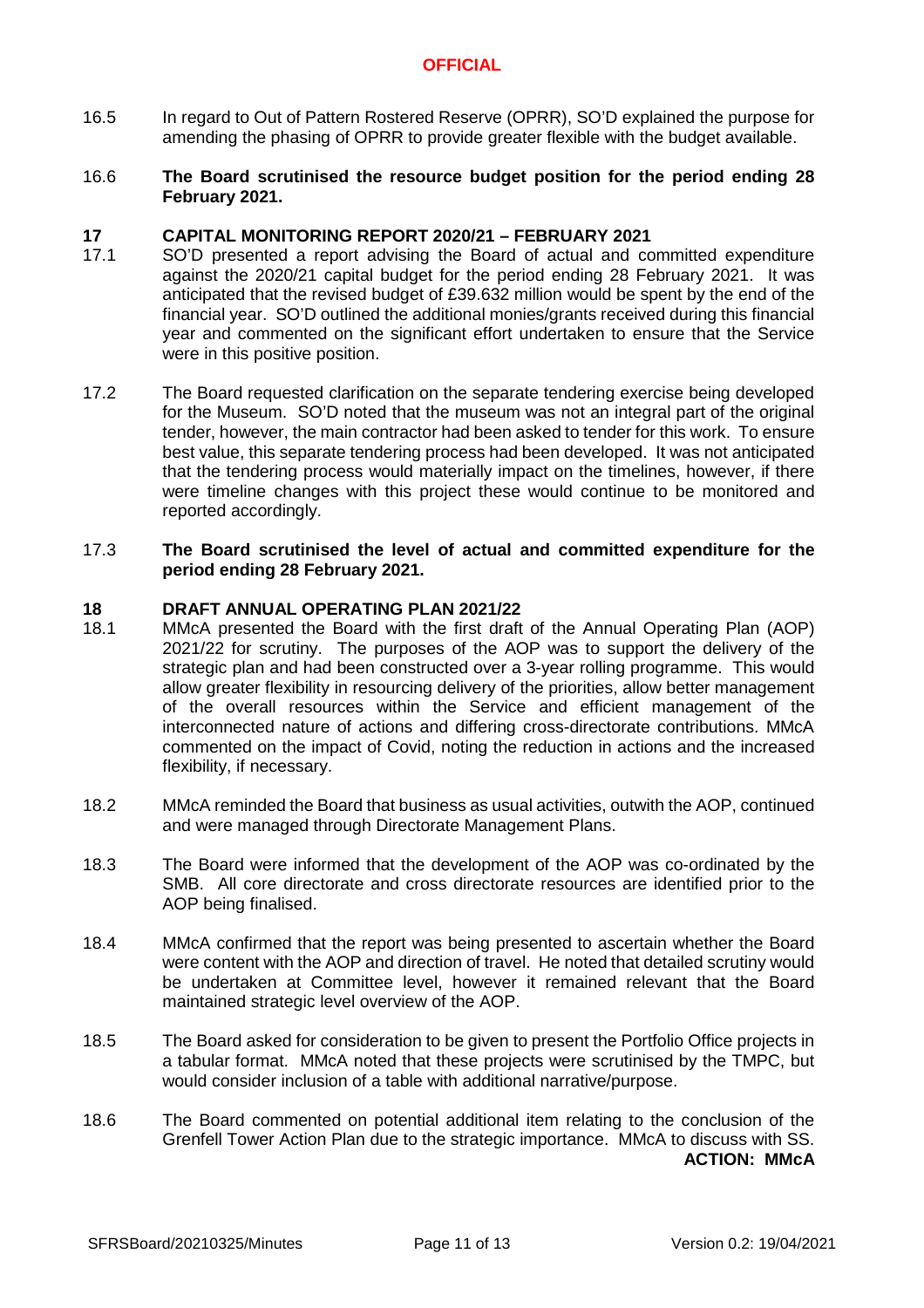18.7 In relation to Strategic Outcome 4, the Board asked for consideration to be given to revising the End Dates as the majority were recorded as March 2022.

#### 18.8 **The Board scrutinised the Draft Annual Operating Plan 2021/22.**

## **19 SFRS BUSINESS INTELLIGENCE STRATEGY AND 2021/22 ACTION PLAN**

- 19.1 MMcA presented the Board with the SFRS Business Intelligence Strategy and Action Plan for 2021/22 to the members of the SFRS Board for scrutiny. The following key areas were highlighted:
	- Business Intelligence Strategy outlines how the Service can improve their data management to more effectively analyse performance, identify new practices and improve the insights across the Service.
	- Information would be more accessible, relevant and form part of decision-making processes.
	- Analysis would become more forward looking and predictive in analysis.
	- Business Intelligence Strategy and Digital Strategy would work together.
	- Intended benefits including improving decision making and prioritisation across the Service.
	- Suggested principles including single version of the truth to ensure consistency of data.
	- Annual update report on progress against the Strategy and Action Plan to be brought to the Board.
	- Action Plan themes include building useful partnership connections across the public services, developing products to improve how data is utilised, developing data discovery, identifying and developing tools/products and developing predictive analysis.
- 19.2 The Board commented on the potential tension between the performance and artificial intelligence elements. MMcA acknowledged the tension and noted the intention to utilise both elements simultaneously with performance being used as a corrective against predictions.
- 19.3 MMcA reminded the Board of the Business Intelligence review carried out last year, which included costs and disbenefits, and noted that the Service's approach would be to build capacity on an iterative basis to minimise risks.
- 19.4 The Board asked how the Service would use this intelligence to challenge risk appetite and influence innovation and collaboration. MMcA informed the Board of a collaboration with NHS National Services Scotland (NSS) to host a Vizathon on wildfires, including impact of climate change and future predictions.
- 19.5 The Board welcomed the report and noted the future aspirations, innovations, collaborative working and benefits from the improvement in data management.

### 19.6 **The Board scrutinised and noted the SFRS Business Intelligence Strategy and 2021/22 Action Plan.**

# **20 LOCAL FIRE AND RESCUE PLAN CONSOLIDATED REVIEW REPORT**

- 20.1 The report provided an overview of our current Local Fire Plans which had been conducted to establish: our progress against local priorities and whether our local priorities remain relevant to the current operating landscape. MMcA noted the local plans were reviewed last year and in conjunction with local scrutiny partners paused reframing of local plans due to Covid. Local plans have now been refreshed and agreed with local partners.
- 20.2 As discussed at yesterday's ARAC, there would be a more fundamental review of the local plans undertaken, in light of the next strategic plan. However, this report highlights